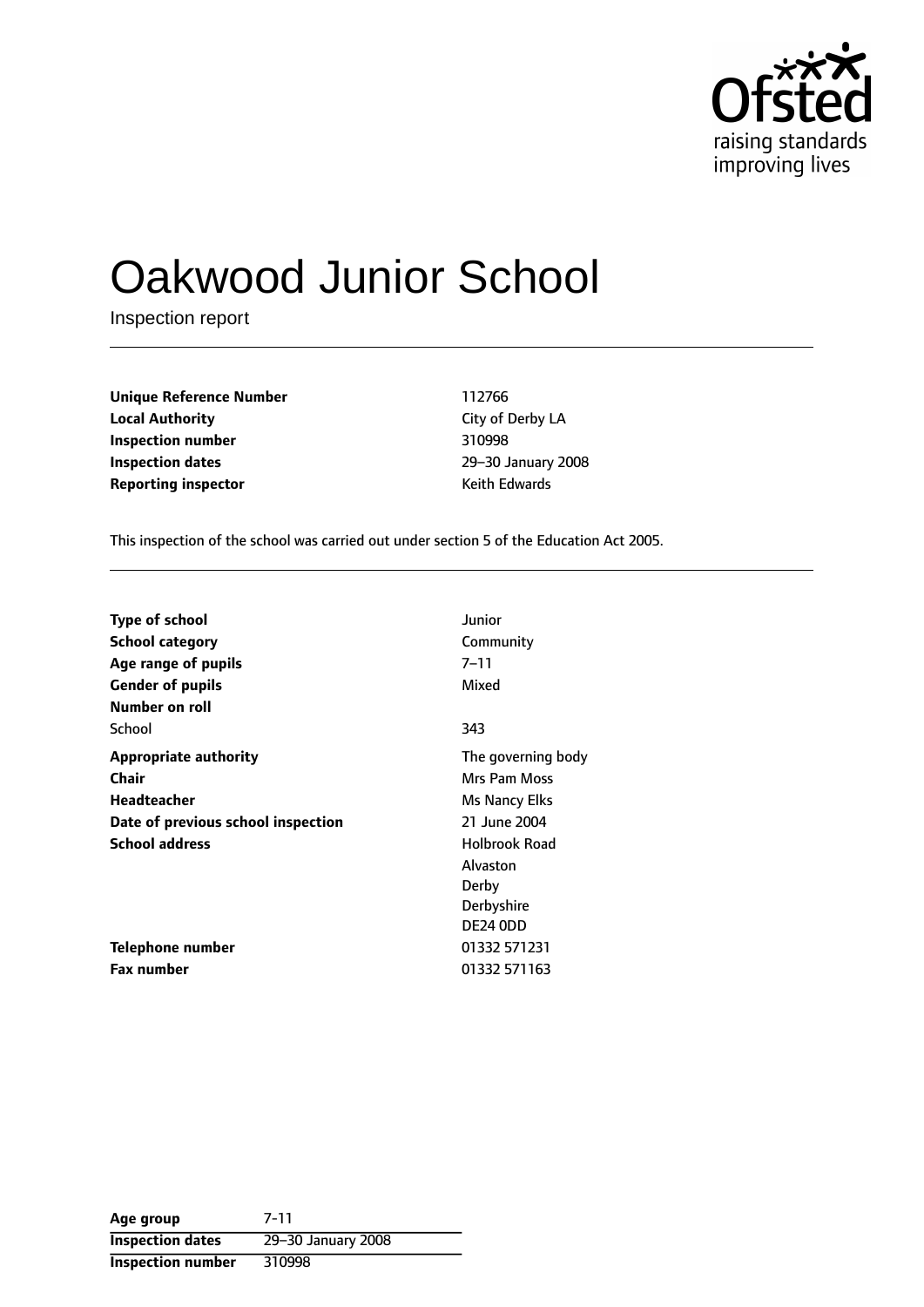.

© Crown copyright 2008

#### Website: www.ofsted.gov.uk

This document may be reproduced in whole or in part for non-commercial educational purposes, provided that the information quoted is reproduced without adaptation and the source and date of publication are stated.

Further copies of this report are obtainable from the school. Under the Education Act 2005, the school must provide a copy of this report free of charge to certain categories of people. A charge not exceeding the full cost of reproduction may be made for any other copies supplied.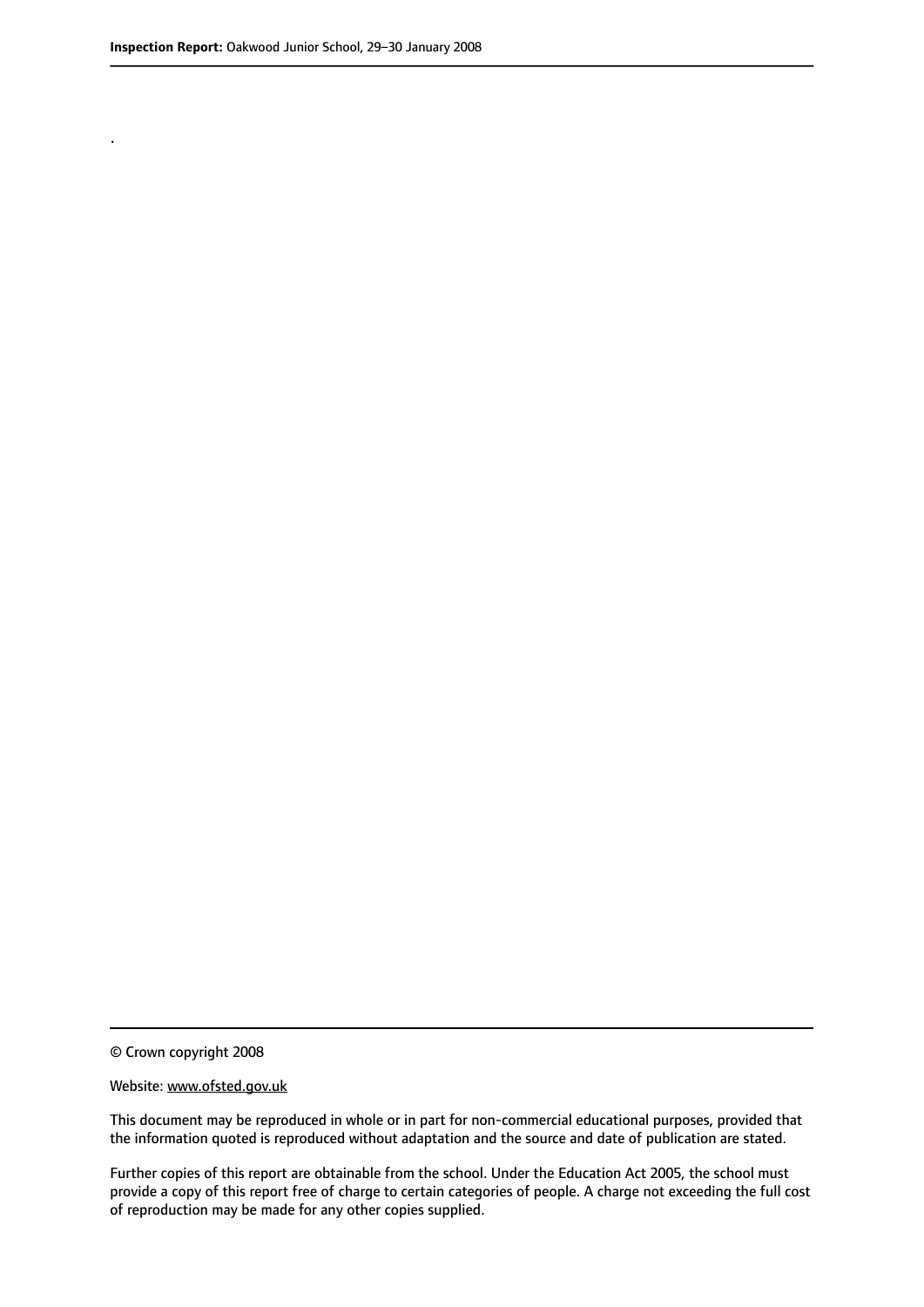### **Introduction**

The inspection was carried out by three Additional Inspectors.

#### **Description of the school**

This is a large suburban junior school on the outskirts of Derby. The pupils come from a broad range of cultural backgrounds, although the majority are of White British heritage. Pupil mobility is below average. Attainment on entry to the school is below average with a significant minority starting school with low attainment in writing.

#### **Key for inspection grades**

| Grade 1 | Outstanding  |
|---------|--------------|
| Grade 2 | Good         |
| Grade 3 | Satisfactory |
| Grade 4 | Inadequate   |
|         |              |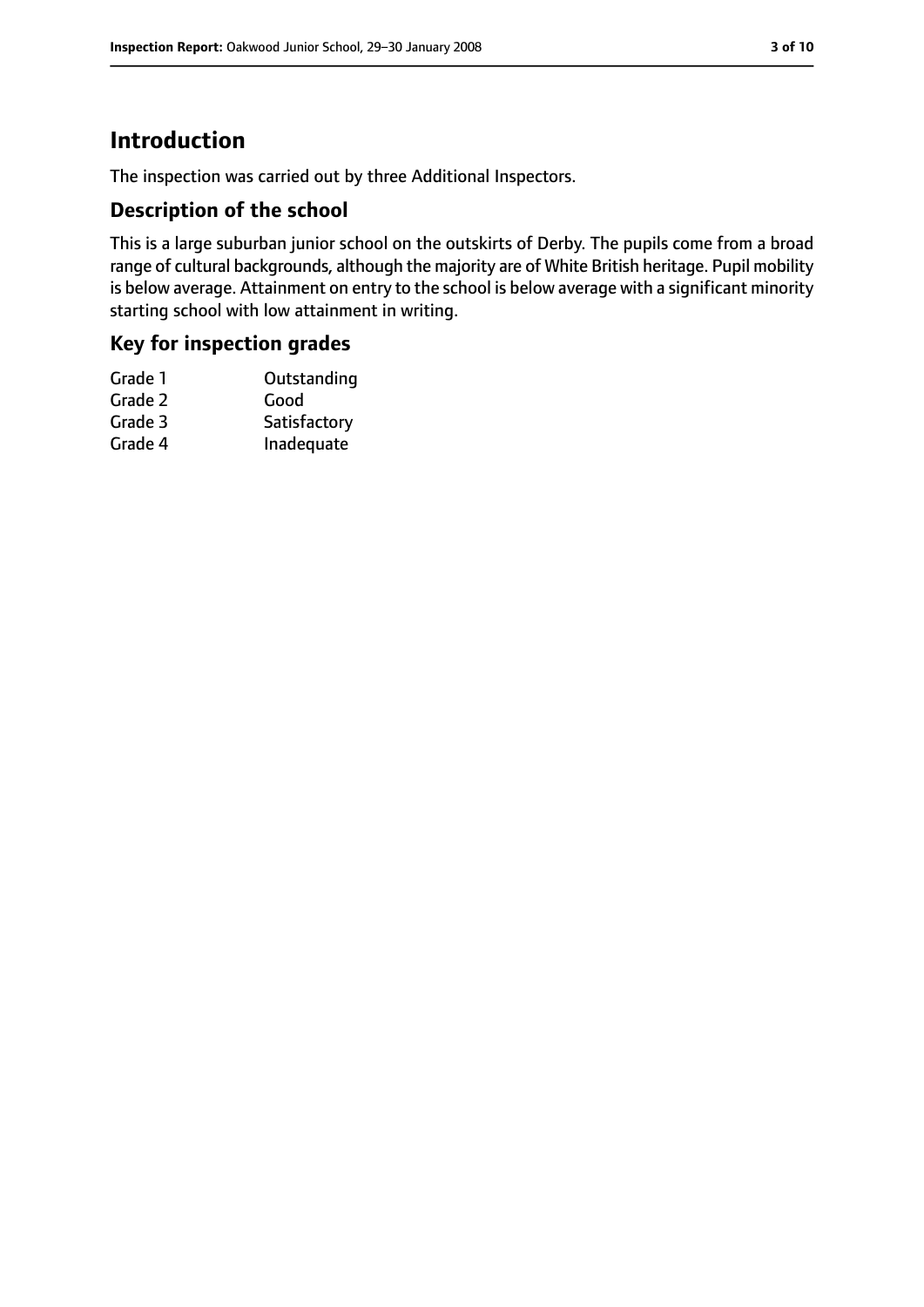### **Overall effectiveness of the school**

#### **Grade: 2**

This is a good school. It has made good progress since the last inspection and is well placed to maintain the momentum. The key issues from the last inspection report have been resolved, the quality of teaching is much improved and standards are rising. The pupils are very proud of their school and are keen participants in the exciting range of opportunities that the school provides. There is a good level of care to ensure that pupils feel safe and secure. As one parent commented, 'I think Oakwood Junior School is a great school for children to learn. My daughter enjoys it and the staff are caring and friendly'. The school is at the heart of the community that it serves and provides good value for money.

Pupils make good progress, and standards by Year 6 are broadly average in English, mathematics and science. Because the teaching is good and pupils have a much clearer idea of what they need to do to improve, their achievement is good. Furthermore, the pupils' attitudes to learning are extremely positive and the curriculum encourages all pupils to become active learners rather than passive recipients of information. Boys and girls achieve equally well. Those pupils with moderate learning difficulties make good progress because they are well supported, both by the teachers and a team of dedicated teaching assistants,. However, not enough emphasis is given to ensuring that the higher attaining pupils are challenged to reach their potential. Not all pupils do as well as they could in writing. This is because many lack fluency in their handwriting and lack accuracy in their spelling.

The quality of learning is good. Teachers and support staff work very effectively together. Staff know each pupil by name and are excellent role models. This promotes high quality relationships and ensures that pupils benefit from an orderly learning environment. Teachers plan work carefully to ensure that the necessary skills are taught systematically and effectively. The very good curriculum is innovative and motivates pupils to do their best. The ethos and the exciting range of opportunities available to pupils, strongly supports their personal development and keeps them interested.

The personal development and well-being of pupils is good. Attendance rates are broadly average and improving because the school has been resolute in its drive to eliminate unauthorised absence. Staff respect and value all pupils. Consequently, pupils develop self-confidence, self-esteem and self-discipline. Behaviour is good and makes a strong contribution to the quality of learning. Pupils know how to keep themselves safe and they respond very well to many initiatives that encourage them to adopt healthy lifestyles. They work hard and play well together. The school is successful in preparing pupils for life in a multicultural society and the next stage in their education.

Leadership and management are good. The school's accurate view of itself has resulted in a clear strategy for further improvement. This includes the development of the role of the leadership team to ensure greater consistency in the way that pupils' progress is monitored. The quality of governorship is good asthe board is closely involved in the strategic development of the school and has a growing understanding of how to measure its performance.

#### **What the school should do to improve further**

- Raise standards in writing by helping the pupils to develop a fluency in their handwriting and by improving their spelling.
- Raise the achievement of the higher attaining pupils.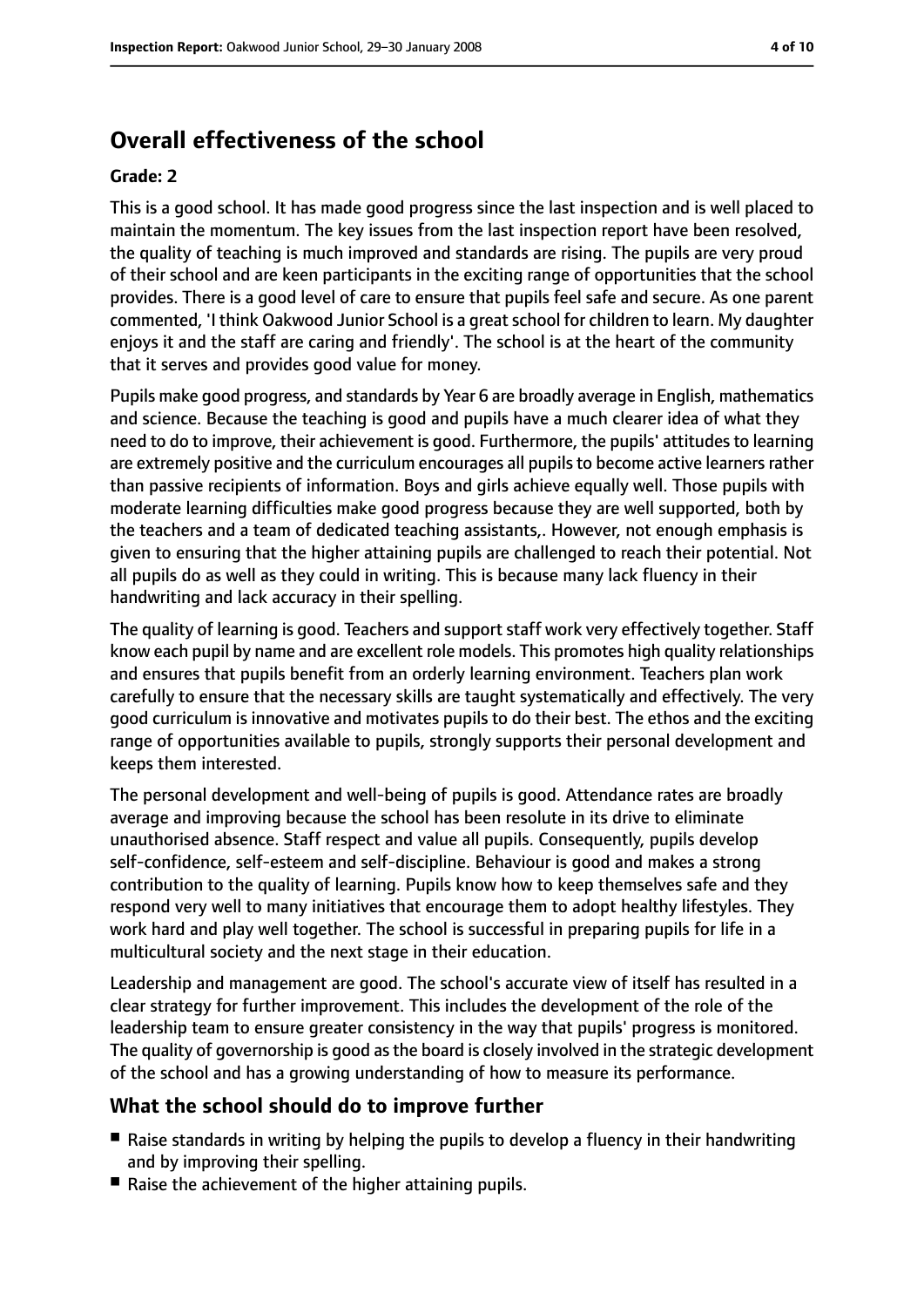### **Achievement and standards**

#### **Grade: 2**

Pupils make good progress and achieve well. The gap between the pupils' performance in tests for eleven-year-olds and the national picture has narrowed markedly in recent years in English, mathematics and science. This is because the quality of teaching has improved and staff have a much clearer idea of the pupils' potential. Furthermore, the school has placed very good emphasis on developing speaking and listening skills and this hassupported the pupils' language development. Standards in reading are stronger than standards in writing. Pupils use a good range of vocabulary but are let down by a lack of accuracy in spelling and fluency in their joined script. Pupils who find writing difficult receive sensitive support and this enables them to make good overall progress. However, more could be done to help the higher-attaining pupils to reach their potential. Standards in information and communication technology (ICT) have risen through enhanced resources and training for staff.

### **Personal development and well-being**

#### **Grade: 2**

Pupils have a strong sense of themselves as learners and, as they experience success, they grow in self-esteem. Pupils make increasingly healthy choices and know how to keep themselves safe. Older pupils work effectively in teams and to tight deadlines, in producing a newspaper, for instance. Behaviour is good; pupils are polite, respectful of others, interested in different cultures and customs and tolerant of differences. They are proud of their school and take their many responsibilities seriously, as 'eco troopers' and influential school councillors. Attendance is average. Almost all of the pupils enjoy school very much; they feel safe and well cared for. Pupils' well-being has a high profile, so pupils learn effectively to understand and deal with their emotions. Astheir basic skills develop well, pupils are well placed to benefit from secondary education.

## **Quality of provision**

#### **Teaching and learning**

#### **Grade: 2**

Teaching and learning are good. Teachers show determination to improve standards and achievement. They enjoy good relationships with pupils and lessons are calm and orderly. Sometimes the work is not challenging enough for higher-attaining pupils to enable them to reach their full potential. There are high expectations of behavior and involvement of all in the activities provided. Pupils talk enthusiastically about their lessons and are particularly knowledgeable about the learning process, as a result of the excellent emphasis placed on teaching the pupils how to become learners. A real strength is the planning, which effectively links different subject areas. Creativity is encouraged across a range of subjects and this motivates pupils to improve the standard of their work and their pride in it. Day-to-day assessment procedures and target setting are consistent between classes and subjects. Marking is consistently good and has developmental comments that indicate how work might be improved. Teaching assistants are deployed effectively to support learning.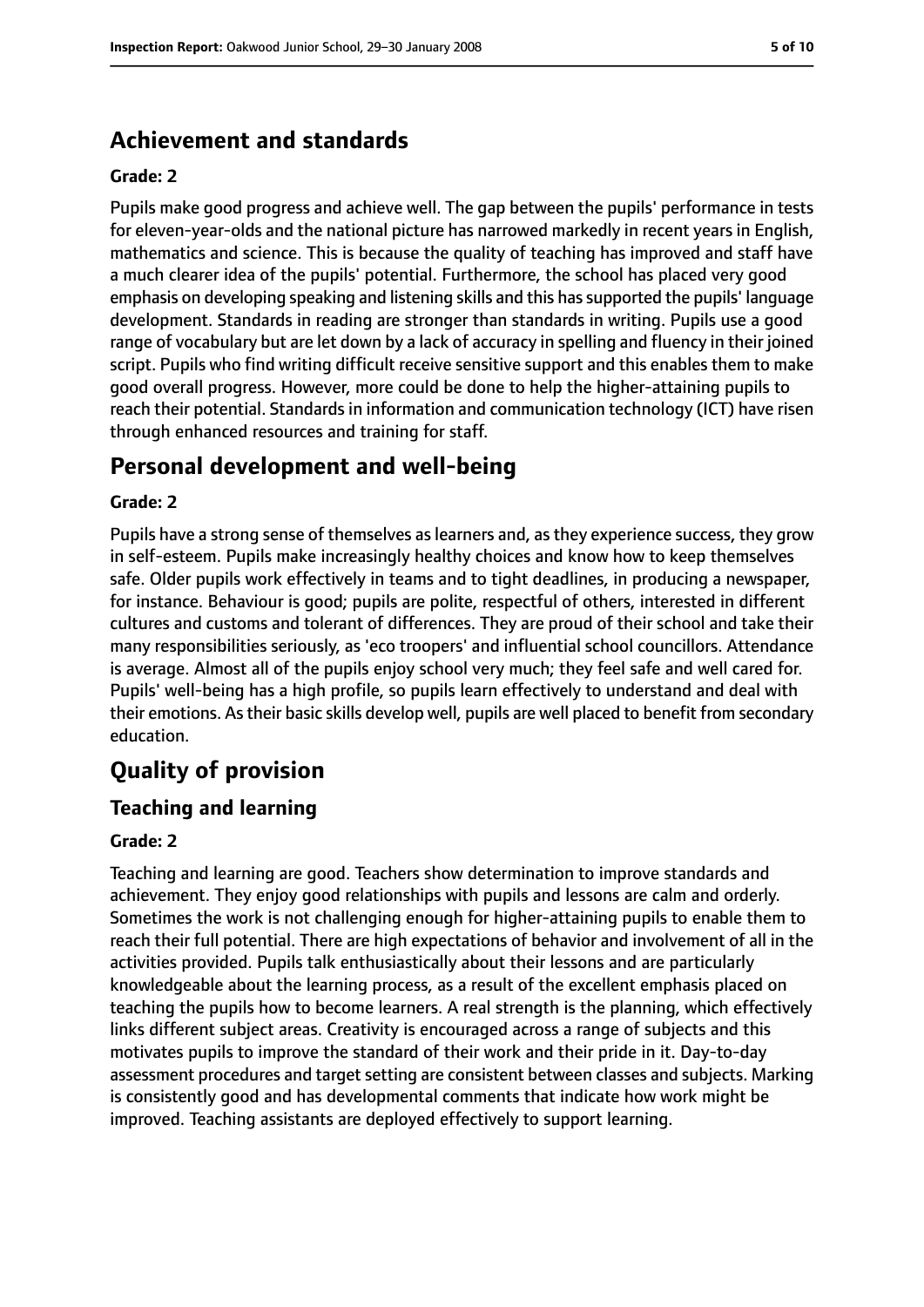#### **Curriculum and other activities**

#### **Grade: 1**

The curriculum is outstanding. All subjects are covered, including modern foreign languages, and pupils value the wealth of enrichment opportunities. An excellent range of well attended after-school clubs, with many day and residential visits extend pupils' learning opportunities. All of the school environment is a stimulus to learning, with attractive areas in corridor and classroom and exceptional outdoor facilities for studying the natural world. Outside specialists enhance provision in music, creative arts, and sport. ICT is used well to support work in other subjects. The curriculum promotes pupils' personal, social and emotional development well and successfully supports healthy living and staying safe. The most unique aspect of the curriculum, however, is the way that pupils learn invaluable lessons about how to become a good learner; this and the appropriate focus on basic skills and working co-operatively, helps prepare pupils for their future lives.

#### **Care, guidance and support**

#### **Grade: 2**

Staff provide good support for pupils through close day-to-day supervision and a commitment to inclusion. An exceptional programme of intervention strategies is tailored to support pupils and enable them to thrive. One pupil, for example, spoke articulately about how having breakfast with the learning mentors on a Monday morning helps prepare him emotionally for the school week. The school makes detailed risk assessments, and first aid and other training are up to date. Safeguarding arrangements are fully in line with national requirements. Academic guidance is good. There are consistent methods of assessment and informing pupils of their targets throughout the school, and this has had a beneficial effect on the raising of standards. Pupils with moderate learning difficulties are well supported, although the needs of the more able are not so consistently met.

### **Leadership and management**

#### **Grade: 2**

The headteacher provides inspirational leadership. She has nurtured the ethos of high achievement and motivated and empowered her colleagues to settle for nothing but the best. Teamwork is at the heart of all of the school's successes and this has enabled the staff to grow in confidence and to share the responsibility for effective school leadership. It is evident in the leadership team's successful work in strengthening and sharpening assessment arrangements. Every effort has been made to ensure that all the pupils who find learning difficult can achieve their best. The leadership team now recognises the need to provide more challenge for the higher attaining pupils. The school's view of itself, although rather modest in part, is accurate and has sustained the school's programme of improvement. The role of the governors has been carefully nurtured and their systems for critically monitoring the work of the school have improved.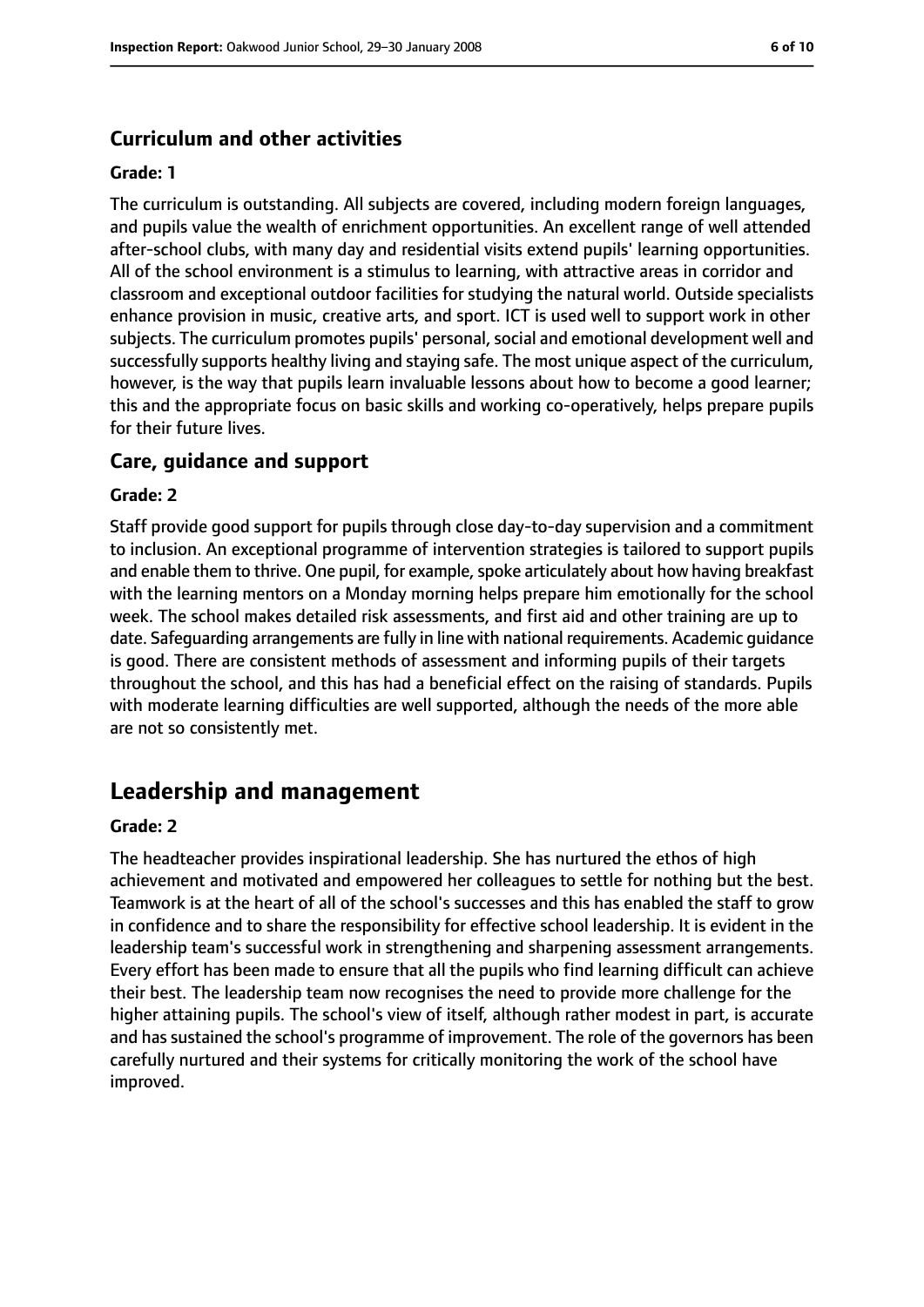**Any complaints about the inspection or the report should be made following the procedures set out in the guidance 'Complaints about school inspection', which is available from Ofsted's website: www.ofsted.gov.uk.**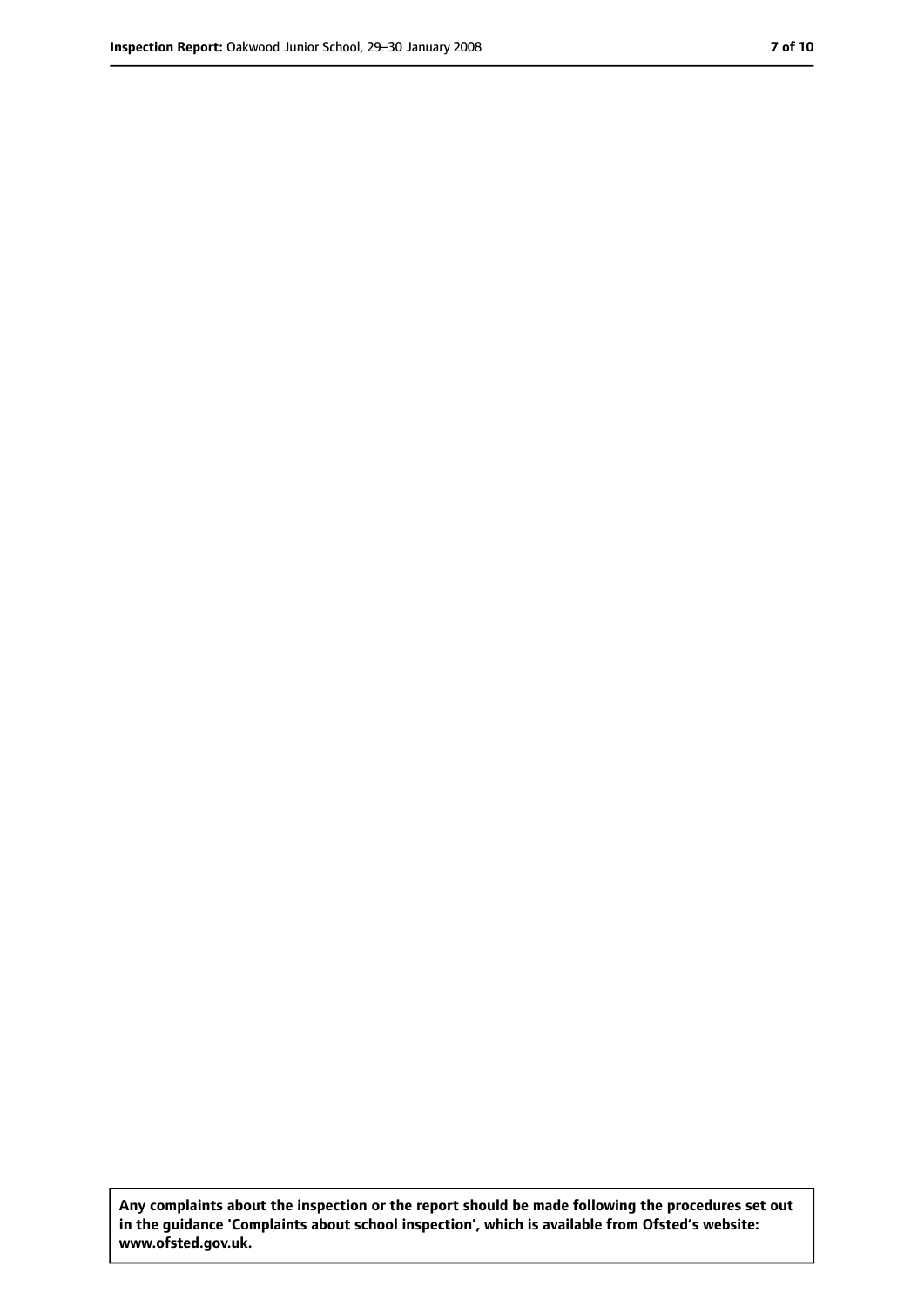#### **Annex A**

### **Inspection judgements**

| Key to judgements: grade 1 is outstanding, grade 2 good, grade 3 satisfactory, and | <b>School</b>  |
|------------------------------------------------------------------------------------|----------------|
| grade 4 inadequate                                                                 | <b>Overall</b> |

### **Overall effectiveness**

| How effective, efficient and inclusive is the provision of education, integrated<br>care and any extended services in meeting the needs of learners? |     |
|------------------------------------------------------------------------------------------------------------------------------------------------------|-----|
| Effective steps have been taken to promote improvement since the last<br>inspection                                                                  | Yes |
| How well does the school work in partnership with others to promote learners'<br>well-being?                                                         |     |
| The capacity to make any necessary improvements                                                                                                      |     |

### **Achievement and standards**

| How well do learners achieve?                                                                               |  |
|-------------------------------------------------------------------------------------------------------------|--|
| The standards <sup>1</sup> reached by learners                                                              |  |
| How well learners make progress, taking account of any significant variations between<br>groups of learners |  |
| How well learners with learning difficulties and disabilities make progress                                 |  |

### **Personal development and well-being**

| How good is the overall personal development and well-being of the<br>learners?                                  |  |
|------------------------------------------------------------------------------------------------------------------|--|
| The extent of learners' spiritual, moral, social and cultural development                                        |  |
| The extent to which learners adopt healthy lifestyles                                                            |  |
| The extent to which learners adopt safe practices                                                                |  |
| How well learners enjoy their education                                                                          |  |
| The attendance of learners                                                                                       |  |
| The behaviour of learners                                                                                        |  |
| The extent to which learners make a positive contribution to the community                                       |  |
| How well learners develop workplace and other skills that will contribute to<br>their future economic well-being |  |

### **The quality of provision**

| $\mid$ How effective are teaching and learning in meeting the full range of the $\mid$<br>learners' needs? |  |
|------------------------------------------------------------------------------------------------------------|--|
| How well do the curriculum and other activities meet the range of needs  <br>and interests of learners?    |  |
| How well are learners cared for, guided and supported?                                                     |  |

 $^1$  Grade 1 - Exceptionally and consistently high; Grade 2 - Generally above average with none significantly below average; Grade 3 - Broadly average to below average; Grade 4 - Exceptionally low.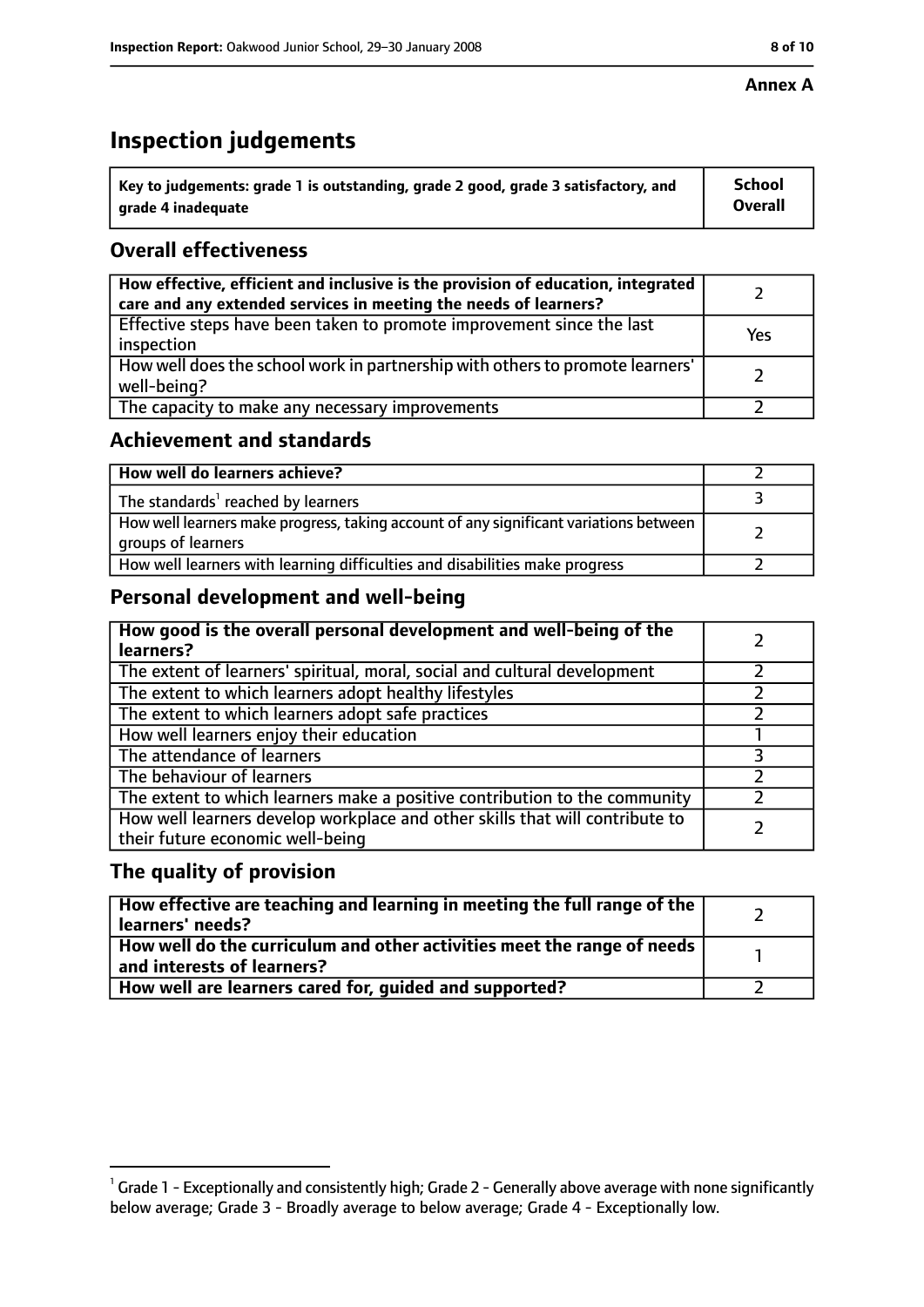## **Leadership and management**

| How effective are leadership and management in raising achievement<br>and supporting all learners?                                              |           |
|-------------------------------------------------------------------------------------------------------------------------------------------------|-----------|
| How effectively leaders and managers at all levels set clear direction leading<br>to improvement and promote high quality of care and education |           |
| How effectively leaders and managers use challenging targets to raise standards                                                                 |           |
| The effectiveness of the school's self-evaluation                                                                                               |           |
| How well equality of opportunity is promoted and discrimination tackled so<br>that all learners achieve as well as they can                     |           |
| How effectively and efficiently resources, including staff, are deployed to<br>achieve value for money                                          |           |
| The extent to which governors and other supervisory boards discharge their<br>responsibilities                                                  |           |
| Do procedures for safequarding learners meet current government<br>requirements?                                                                | Yes       |
| Does this school require special measures?                                                                                                      | <b>No</b> |
| Does this school require a notice to improve?                                                                                                   | No        |